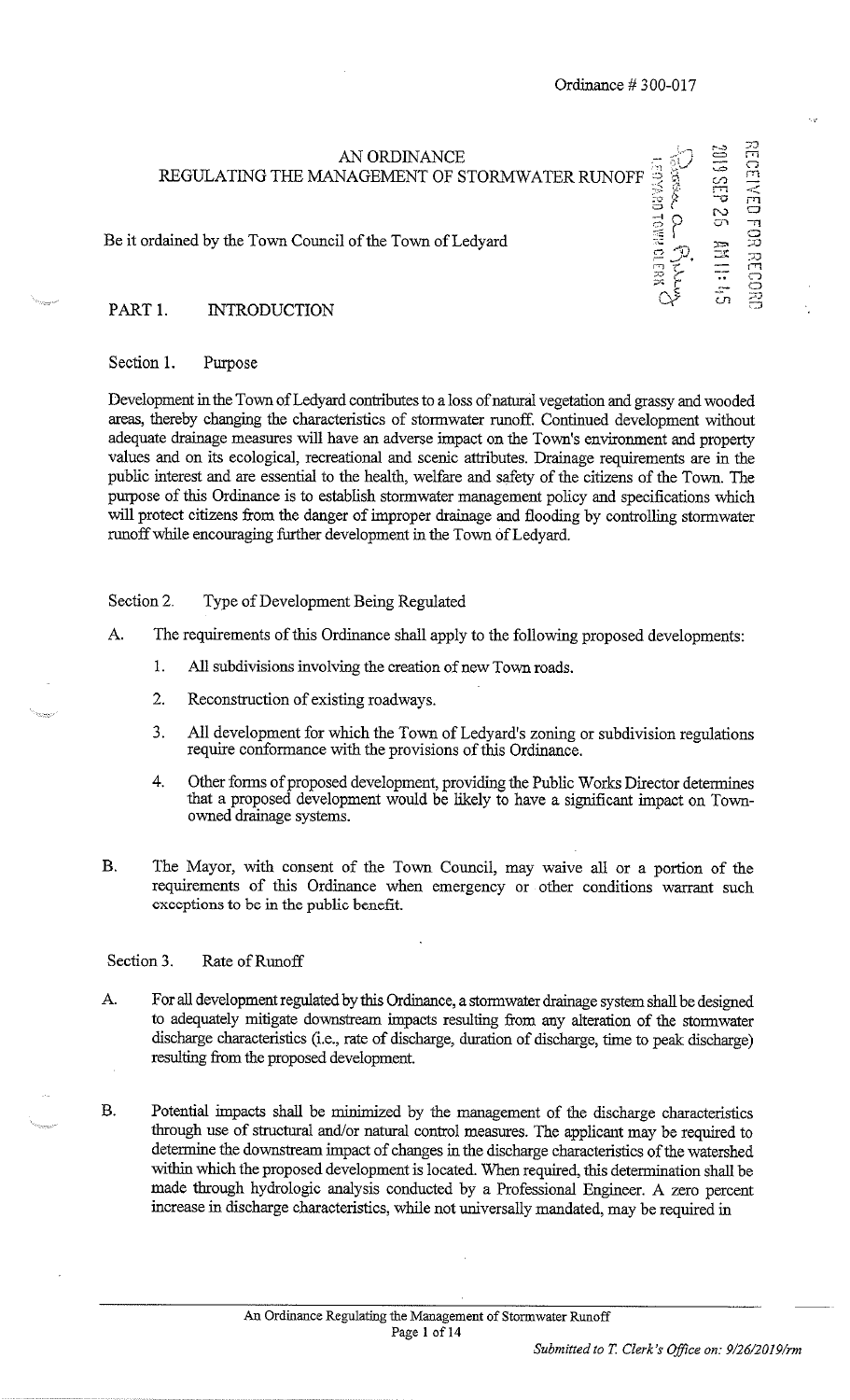certain cases where existing downstream land use or property is shown to be subject to flooding, based on results of hydrologic analysis. Natural runoff detention or retention capacity of adjoining downstream inland wetlands may be used as a mitigating factor in determining the scope of downstream impacts and the extent of on-site drainage control measures warranted. Increases to base flood elevations, as established by Flood Insurance Rate Maps, shall not be permitted.

C. A zero percent increase in discharge characteristics is specifically not applicable in cases where the applicant can demonstrate that the runoff will discharge to the Thames River or the City of Groton Reservoir System without increasing the potential of downstream flooding.

## Section 4. Types of Measures Permitted

- A. The applicant should pursue a stormwater drainage system design that accomplishes the necessary discharge control via the least intrusive measure(s) possible. Conservatism in the design is undesirable if it results in excessive control measures, especially those which are visually conspicuous, introduce safety hazards, or present greater operational or maintenance burdens.
- B. In designing a stormwater drainage system intended to reduce rates of post-development runoff, the applicant may use the following drainage control measures or combinations thereof:
	- I. Grassy or vegetated strips, swales and ponding areas within or around parking lots.
	- 2. Grassed or riprap-lined waterways and swales, riprap check dams, and level spreaders.
	- 3. Groundwater recharge measures, such as roof downspouts connected to drywells, gravel driveways and parking areas, retention basins, and infiltration trenches.
	- 4. Detention Basins.
	- 5. Other measures which are intended to reduce runoff from impervious surfaces, consistent with Town's Zoning and Subdivision regulations and the Town's Road **Ordinance**
- C. In meeting the requirements of Section 3, structural drainage control measures permitted above must all be located on property subject to control of the applicant. In an effort to limit the size or capacity of structural drainage control measures, the applicant cannot rely upon voluntary or anticipated future cooperation of adjoining property owners. However, reliance upon natural runoff detention or retention capacity of wetlands not located on property under control of the applicant is permitted, provided that such capacity is demonstrated through hydrologic analysis conducted by a Professional Engineer.

# Section 5 - Alternative Designs

Because stormwater management system design is a process which depends largely upon hydrologic modeling and engineering judgment, these standards are not intended to limit the use of new and innovative design methods and products. Engineering criteria given in this Ordinance are based on standard models and methods which are adequate for design purposes in most cases. In all cases drainage analyses and stormwater management system design shall be certified by a Professional Engineer, and the design approach shall be clearly delineated and documented.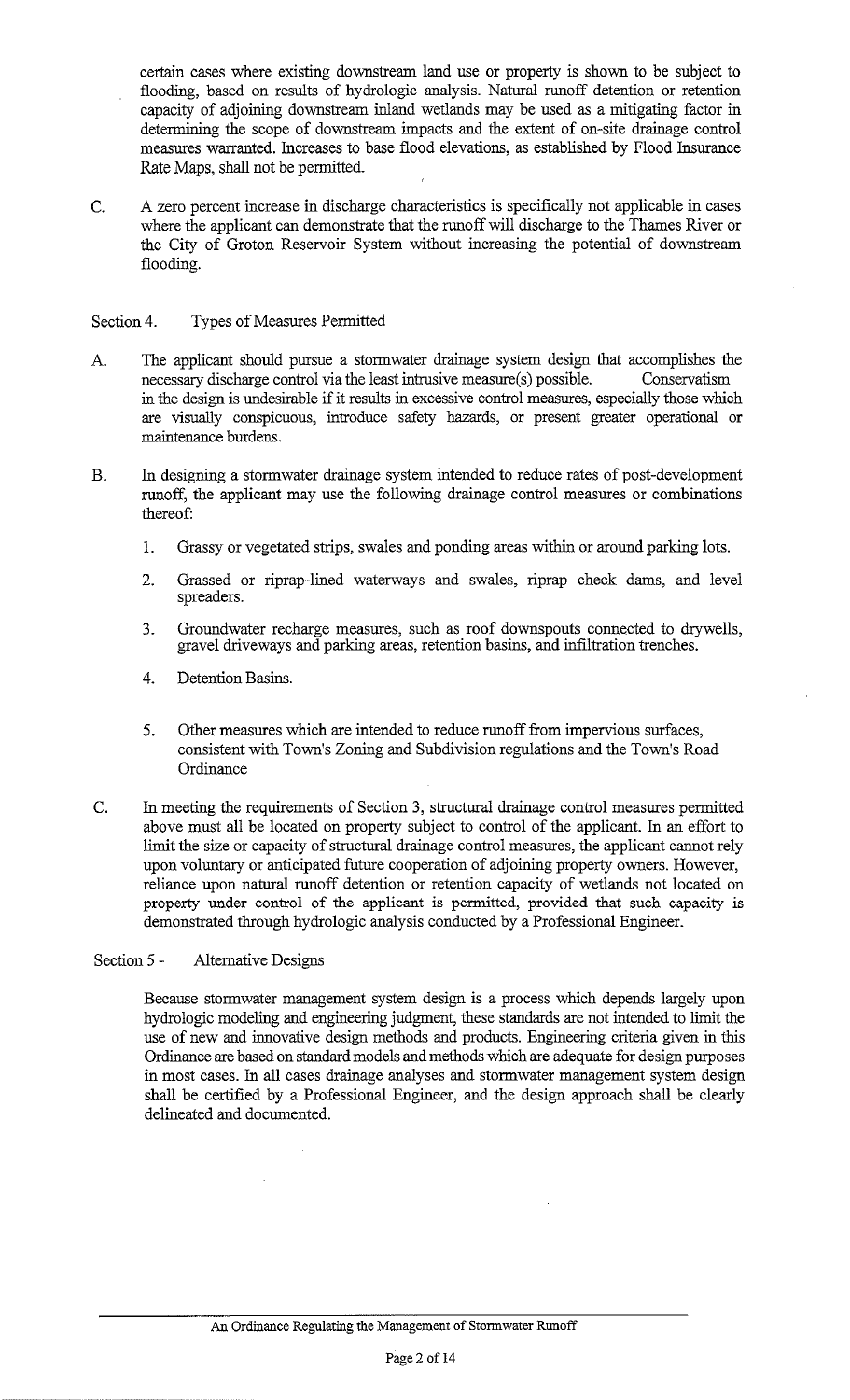The following definitions shall be used in interpreting this Ordinance:

- A. Applicant: Any person, firm, corporation or partnership whose action is subject to regulation under Part I of this Ordinance.
- B. Detention Basin: An area excavated or constructed for the purpose of temporary storage of stormwater runoff.
- C. Discharge or Rate of Flow: The volume of water passing a particular point in a unit of time, Units of discharge to be used include cubic feet per second (cfs) or gallons per minute (gpm).
- D. Drainage Easement: The right, at any time, to direct the flow of surface water across any property owned or proposed to be owned by another. Said right is defined to include the flow of water by any method or means, including but not limited to, unrestricted sheet flows, ditches, swales, or by enclosed structures. Said right also includes the right to enter upon the property and to maintain said flow of water in perpetuity.
- E. Embankment Toe: The point at which a change in slope occurs between the existing grade and a cut or fill area.
- F. Reconstruction of Roadways: Significant revisions in the horizontal and vertical alignments of the roadway coupled with total replacement of the pavement structure. It shall not include normal maintenance required for the upkeep of the highway system.
- G. Retention Basin: An area excavated or constructed for the purpose of storage of Stormwater runoff. Discharge from the retention basin is achieved through the infiltration of the stored runoff into the ground.
- H. Stormwater Detention: The process by which stormwater is temporarily stored at or near the site of its origin and subsequently discharged at a predetermined release rate.
- I. Stormwater Retention: The process by which stormwater is stored at or near the site of its origin and subsequently discharged into the ground through infiltration.
- J. Watercourses: Watercourses are the areas identified and defined in Section 22a-38 of the General Statutes of Connecticut, as amended. *"Watercourses"* means rivers, streams, brooks, waterways, lakes, ponds, marshes, swamps, bogs and all other bodies of water that are contained within, flow through, or border upon any portion of this State; whether natural, artificial, public or private; but does not include any tidal waters.

## PART 3. STANDARD ENGINEERING CRITERIA

Section I. Standards for Hydrologic Models

A. Methods

As a general rule, when used, the following methods shall be applied as follows:

1. Rational/ Modified Rational Method:

The Rational Method shall be used for small drainage areas (0-200 acres), The Modified Rational Method may be used alternatively for areas not to exceed 20 acres.

- a. Far rainfall intensity, the chart for New Haven, CT shall be used  $(Figure 1)$ .
- b. For calculating the time of concentration, the Seelye Chart (Figure 2) is provided for use.
- c. A table of runoff coefficients (Table 1) is provided as a guide in calculating the runoff.

An Ordinance Regulating the Management of Stormwater Runoff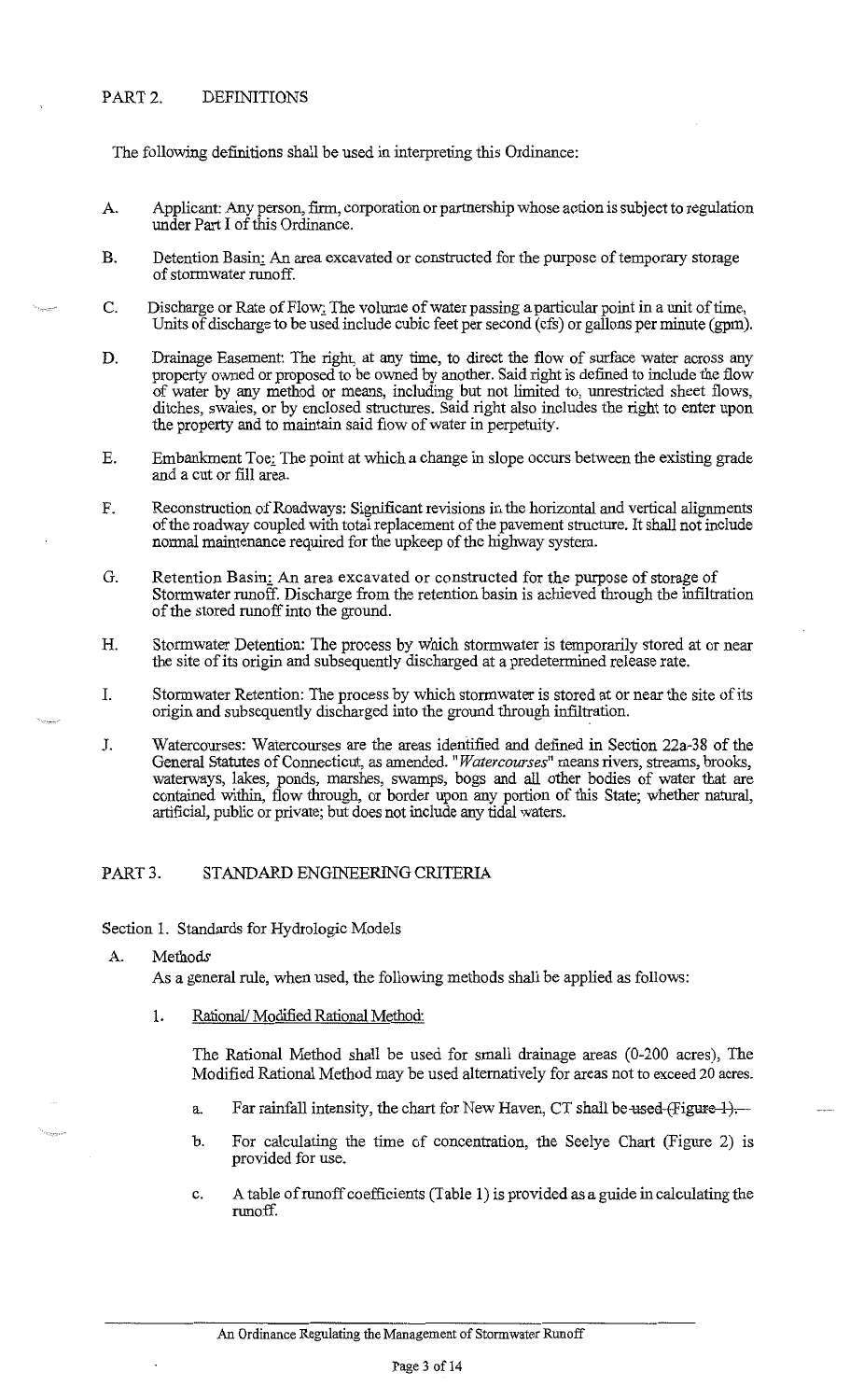2. SCS TR-55:

The SCS TR-55 method shall be used for medium drainage areas (200-2,000 acres).

- a. The analysis shall be conducted in accordance with the methodology and data provided in SCS fR 55, *Urban Hydrology for Small watersheds.,* and any subsequent revisions thereto.
- b. For rainfall intensity, the following data for New London County shall be used. Inches of Rainfall

| FREQUENCY                     1-YR, 2-YR. 5-YR. 10-YR. 25-YR. 50-YR. 100-YR. |    |    |    |      | ----------------------- |  |
|------------------------------------------------------------------------------|----|----|----|------|-------------------------|--|
| New London 2.7                                                               | 34 | 43 | 50 | -5.7 |                         |  |

## *Reference: U.S. Dept of Commerce and Weather Bureau; T.P. 40, May 1961*

3. SCS TR-20:

The SCS TR-20 method shall be used for large drainage areas (over 2,000 acres).

There may be circumstances where a method should be applied outside of the acreage limitations given above. This is acceptable as long as its application is consistent with guidance given in the supporting documentation for the selected method.

B. Design Storm Criteria

The following drainage criteria shall be followed in the design of stormwater management systems. In all cases the design of a drainage system shall contain the seal and signature of a registered Professional Engineer.

For design year storm, the following return frequencies shall be used:

Pipe Design - 25 Year Storm Major Ditches and Channels - 50 Year Storm Positive Flood Relief - 100 Year Storm and tributary areas over 100 acres Existing Streams

Encroachment Lines based on 100 Year Flood "A" Zone

Under certain circumstances for public safety, the storm frequency may be increased.

Section 2. Storm Sewer System Design Flows

- A. Except where indicated by special design studies, stormwater drain pipes and culverts shall be designed to flow "just full" or less than full for the "design storm," Total allowable headwater for inlet control conditions shall not exceed 1.5 times the pipe diameter. Pipes or culverts designed to flow under greater heads will require special studies to be submitted for approval by the Public Works Director.
- B. Where storm sewer pipes run on a tangent line through a drainage structure, the energy line for the inlet and outlet pipes shall match approximately. Where a change in size of pipe is made at a structure, the crowns of these pipes will normally be aligned on grade.

Section 3. Gutter Flow Analysis

A. The top width (spread) of the gutter flow shall not exceed one-third of the traveled lane width for the design storm. For complying with this requirement, a gutter storm flow depth chart is provided (Figure 3).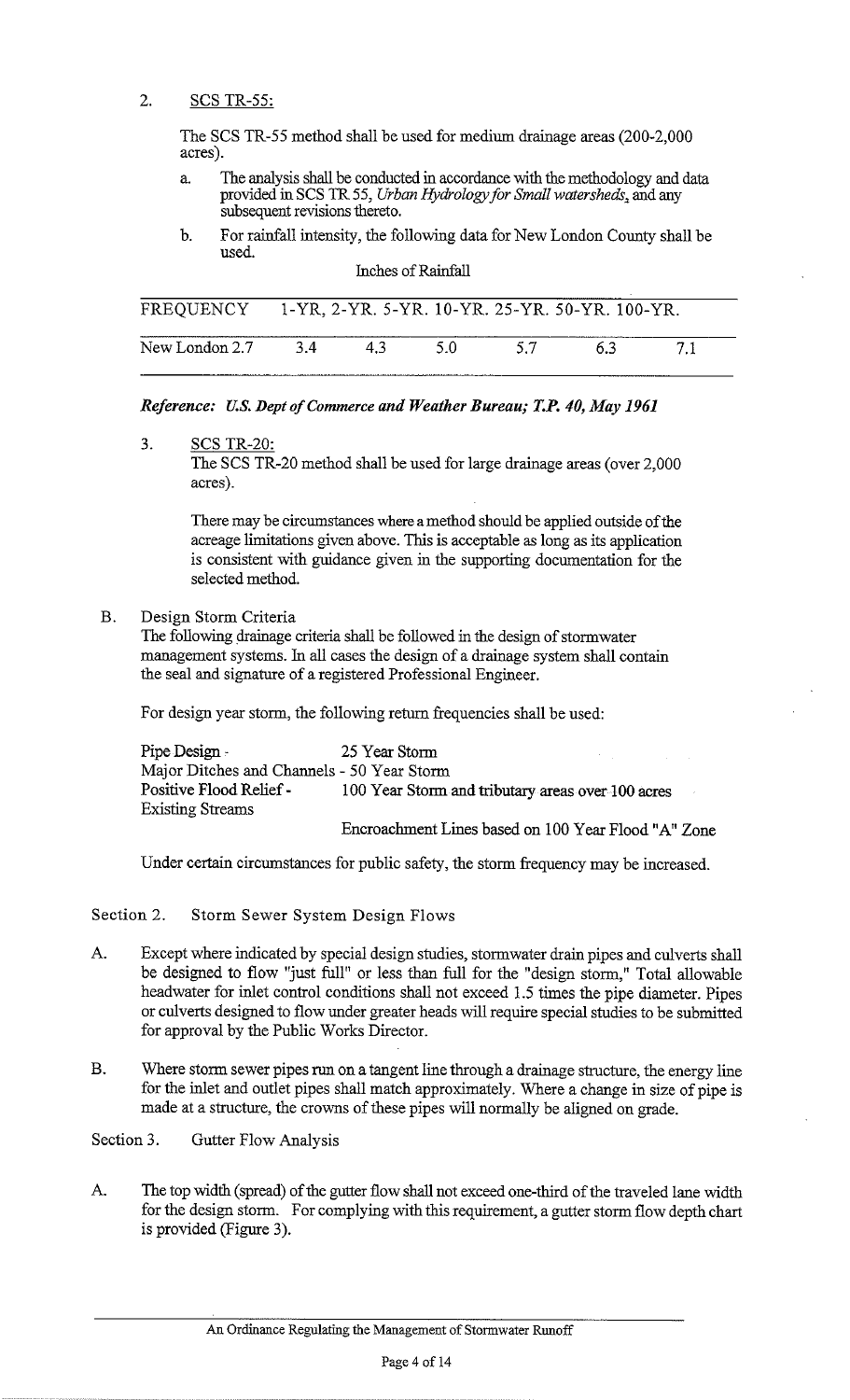- B. Proper spacing of storm sewer inlets to limit the gutter flow spread is encouraged rather than the use of Type II double-catch basins.
- C. The effective width of depressed single grate inlets for gutter flow interception shall be 2.5 feet. Gutter flow occurring outside the 2.5-foot effective width shall be assumed to bypass the inlet.
- D. For catch basins located in sag locations, a clogging percentage of 30% shall be used to account for restricted capacity due to litter, leaves, etc.

## PART 4. PHYSICAL DESIGN OF STORMWATER MANAGEMENT SYSTEMS

#### Section 1. Placement and Design of Drainage Structures

- A. Catch Basins:
	- 1. The first set of catch basins in a storm drain system shall be located no greater than 400 feet from a street high point. Maximum spacing between sets of catch basins should be 300 feet, Closer spacing of inlet structures may be required to satisfy gutter flow requirements. Inlet structures shall also be located and connected to the system to pick up low spots in shoulder areas of the right-of-way and in adjacent lots.
	- 2. Inlets shall be installed to properly drain all intersections of new streets and intersections of new streets with existing streets. Gutter flow shall not be allowed to run across intersections. Improvements to storm drainage removal at existing intersections may be required if a new development's traffic significantly increases the intersection's use.
	- 3. Structures (catch basins or manholes) shall be placed at each grade change along a storm drain, at each change in horizontal direction, and at each junction point of two or more storm drains.
	- 4. At sags in vertical curves, catch basins shall be depressed so that minimum gutter slope shall not be less than 0.8%.
- B. Drainage Pipe:
	- 1. All drainage pipe, including driveway crossings, shall be a minimum of fifteen (15) inches in diameter. Unreinforced concrete pipe shall not be permitted.
	- 2 Long skew crossings of stormwater drainage pipe under pavement shall be avoided, wherever possible. Pipes will normally be laid on straight alignments and vertically with catch basins or manholes providing access at all deflection points or at a junction of two or more lines.
	- 3. All stormwater drainage pipe shall be designed to provide a self-cleansing velocity of at least 2.5 fps when flowing full. Stormwater drainage pipe shall have a minimum slope of 0.5%
	- 4. A minimum cover of 2.0 feet shall be provided for all drain pipe unless special designs, as approved by the Public Works Director, are utilized. Minimum cover for culverts under driveways shall be reviewed on a ease-by-case basis by the Public Works Director.
- C. Outlet Structures: All storm drain systems shall be terminated with a flared end section, endwall, or other approved outlet structure to prevent erosion and resultant displacement of discharge piping. Special energy dissipators may be required to prevent erosion. On steep slopes, storm drains shall be extended out to the toe with fall outlet end treatment to prevent erosion.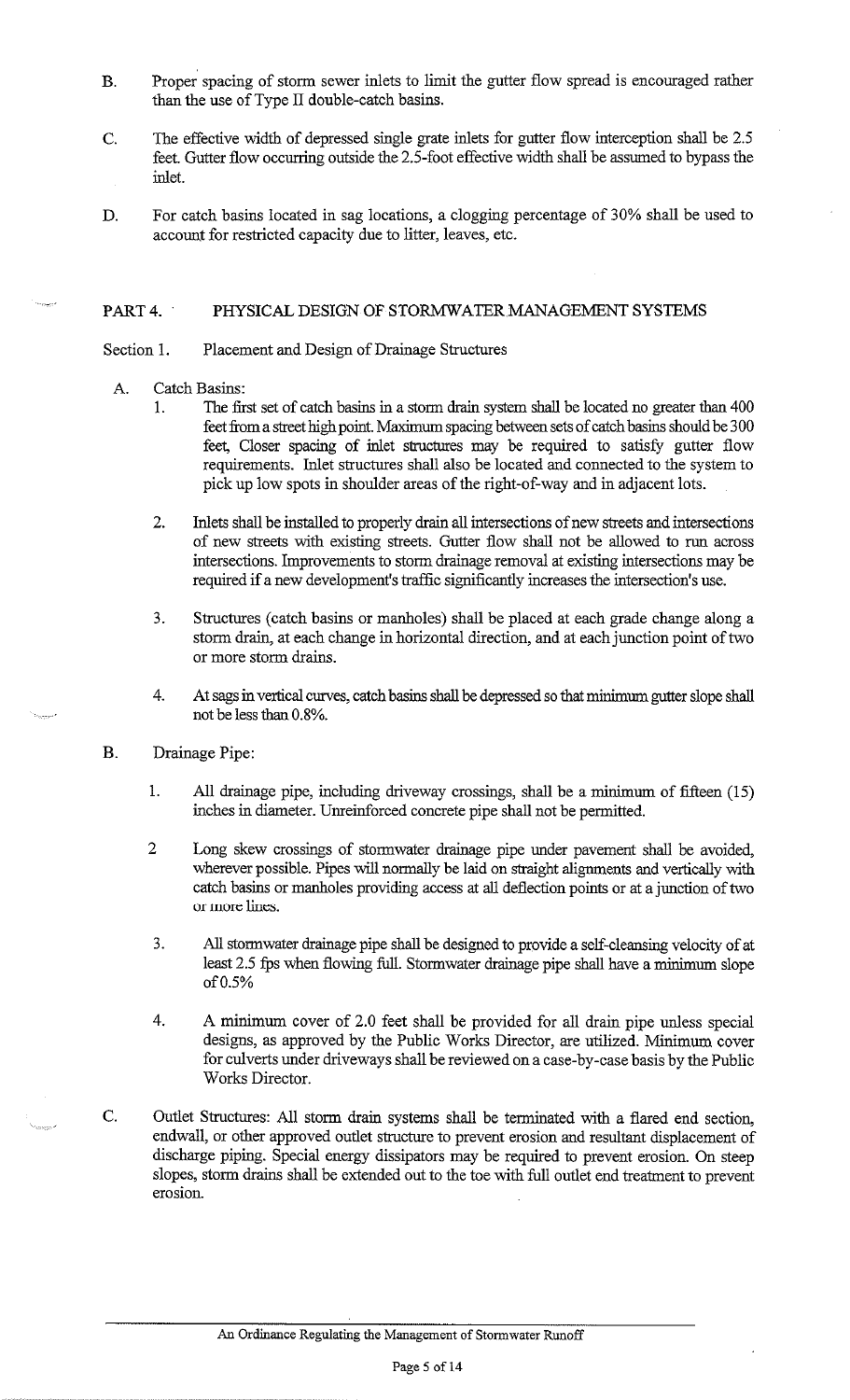- D. Private Drains: The size and location of all private storm drains that connect to the Town storm drain system shall be approved by the Town prior to installation; however, the Town shall not be responsible for the private storm drainage system in the event of any failure. All rear yard drains, cellar or foundation drains that are connected to the Town's stoma drainage system must be shown on final as-built site plans.
- E. Special Structures Bridges and box culverts shall be designed to carry at least the full width of the required Street pavement and at least a four (4) foot sidewalk on one side of the structure.
- F. Street Underdrains: Street underdrains shall be installed in all areas with a seasonally highwater table or where directed by the Public Works Director. Underdrain outlets shall be connected to drainage structures wherever practical. When impractical, underdrains shall be terminated with an approved outfall structure, and riprap energy dissipator.
- G. Standard Structures: The design should incorporate standard structures and details to the maximum extent possible as these standard structures and details are the basis for concrete product suppliers making precast catch basins, sumps, tops, and blocks. Contractors using this standard and the State standards will be able to obtain the necessary material at a lower cost than constructing similar units in the field. It is recommended that precast concrete structures be used in lieu of masonry wherever possible.

## Section 2. Design of Drainage Control Measures

- A. General: Criteria provided in the *"Connecticut Guidelines for Soil Erosion and Sediment Control",* as amended, available from the Department of Environmental Protection, shall be utilized in the design and construction of drainage control measures, Additional specific design requirements are provided below.
- B. Detention Basin Structural Design:
	- 1. Basins which are designed to drain completely within 12 hours of the end of a rainfall are preferred. Detention basin designs that result in the presence of permanent standing water, where none existed prior to development, shall not be permitted.
	- 2. To facilitate complete drainage and mitigate siltation, the bottom of any detention basin shall have a slope of not less than 1 percent.
	- 3. Setbacks
		- a. A minimum setback distance of fifteen (15) feet shall be maintained between the detention basin embankment toe and any existing or proposed property line.
		- b. All emergency spillways or other measures for the release of excess flow beyond the design capacity of the structure shall be located no closer than thirty (30) feet upstream from an existing or proposed property line.
	- 4. Aesthetics: Detention basins shall be designed to utilize the natural contours of the land to the extent possible. Natural low areas should be chosen for the location of proposed detention basins. Steep slopes should be avoided. Site selection for detention basins should be included in early schematic designs, using the basin as a visual amenity. The use of soft varying slopes and curves is recommended. The outlet structure should be configured so that it is not the focal point of the pond. The planting of evergreen and/or deciduous trees may be required to screen the detention basin.
- C. Grassy or vegetated strips and swales in parking areas shall have a pervious subgrade in order to be considered in the runoff calculations. Ponding areas around parking lots shall not have a ponded depth exceeding one (1) foot and the ponding limits shall not extend to within ten (10) feet of a pedestrian access way or parking area.
- D. Safety Measures: All drainage control measures which are designed to hold standing water for a period of time greater than 12 hours following the conclusion of a rain storm shall include reasonable safety measures such as fencing at least 6 feet high with a lockable access.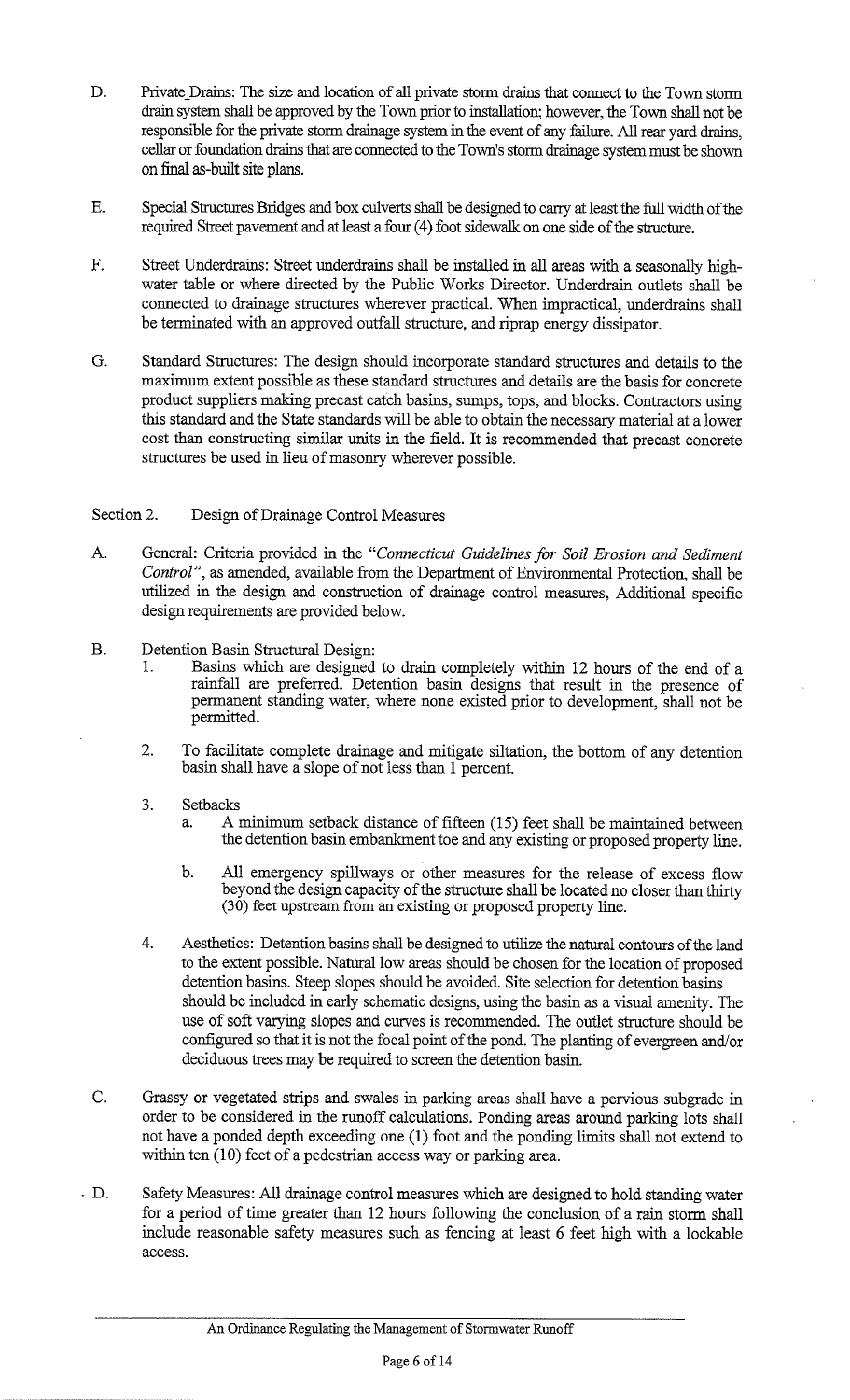## PART 5. EASEMENTS, OWNERSHIP AND MAINTENANCE

Section 1. Easements

- A. Easements at least twenty (20) feet in width, centered on the drainage structure, shall be provided for all ditches, channels, swales, or natural streams not located within a street rightof-way. Easements shall extend to a suitable existing storm drain or an adequate natural watercourse.
- B. Drainage easements shall be provided for all upstream areas, outside the street right-ofway, inundated by ponding due to inlet structure backwater effects for the design storm.
- C. Within all proposed subdivisions, the applicant will deed to the Town, at no cost, all drainage control measures and sufficient access for maintenance purposes. The applicant shall provide a maintenance access driveway for permanent drainage control structures. This maintenance driveway shall be at least 10 feet in width, have a rolled gravel surface, and shall not have a grade in excess of 15 percent.

Section 2. Ownership and Maintenance

- A. The Town will assume responsibility for future maintenance of drainage measures in subdivisions upon official acceptance of the deeds for such structures. The procedure for official acceptance is found in the Town's Road Ordinance.
- B. Within developments which are intended to remain under single ownership, the property owner shall be responsible for future maintenance of all drainage control measures. An operation and management plan shall be prepared for use by the owner, or other party responsible for the system, to ensure that each component functions properly. This plan shall provide requirements or inspection, operation, and maintenance of individual components, including outlets.

# PART 6. APPLICATION PROCEDURES AND REQUIREMENTS

## Section 1. Information to be Submitted by Applicant

This section outlines information that shall be submitted by the applicant for review of a proposed stormwater management system\_One (1) copy shall be submitted to the Public Works Director and two (2) copies shall be submitted to the land use commission overseeing the activity proposed. All stormwater drainage calculations and design drawings shall be certified by a registered Professional Engineer.

- A. Topographic Contour Map(s) showing drainage areas(s). Wherever possible, Town of Ledyard Photogrammetry at a scale of  $1" = 100'$  shall be used.
- B. Plan and profile of all existing and proposed drainage structures for the development property. Scales shall be no smaller than  $1'' = 40'$  horizontal and  $1'' = 4'$ vertical, with 2-foot contour intervals.
- C. Written description and computations including at least the following, as applicable:
	- 1. Method used to calculate storm runoff. Where computerized hydrologic models are utilized for analysis and design, the applicant's engineer shall provide documentation of the computer algorithm and the method(s) it is based on.
	- 2. Runoff characteristics of the property both before and after development, including ground cover, soil types, slopes, existing streams, abutting property, proposed land uses.
	- 3. Drainage calculations and design criteria:
		- a. Pre- and post-development runoff from the property to be developed and its effect on downstream watersheds.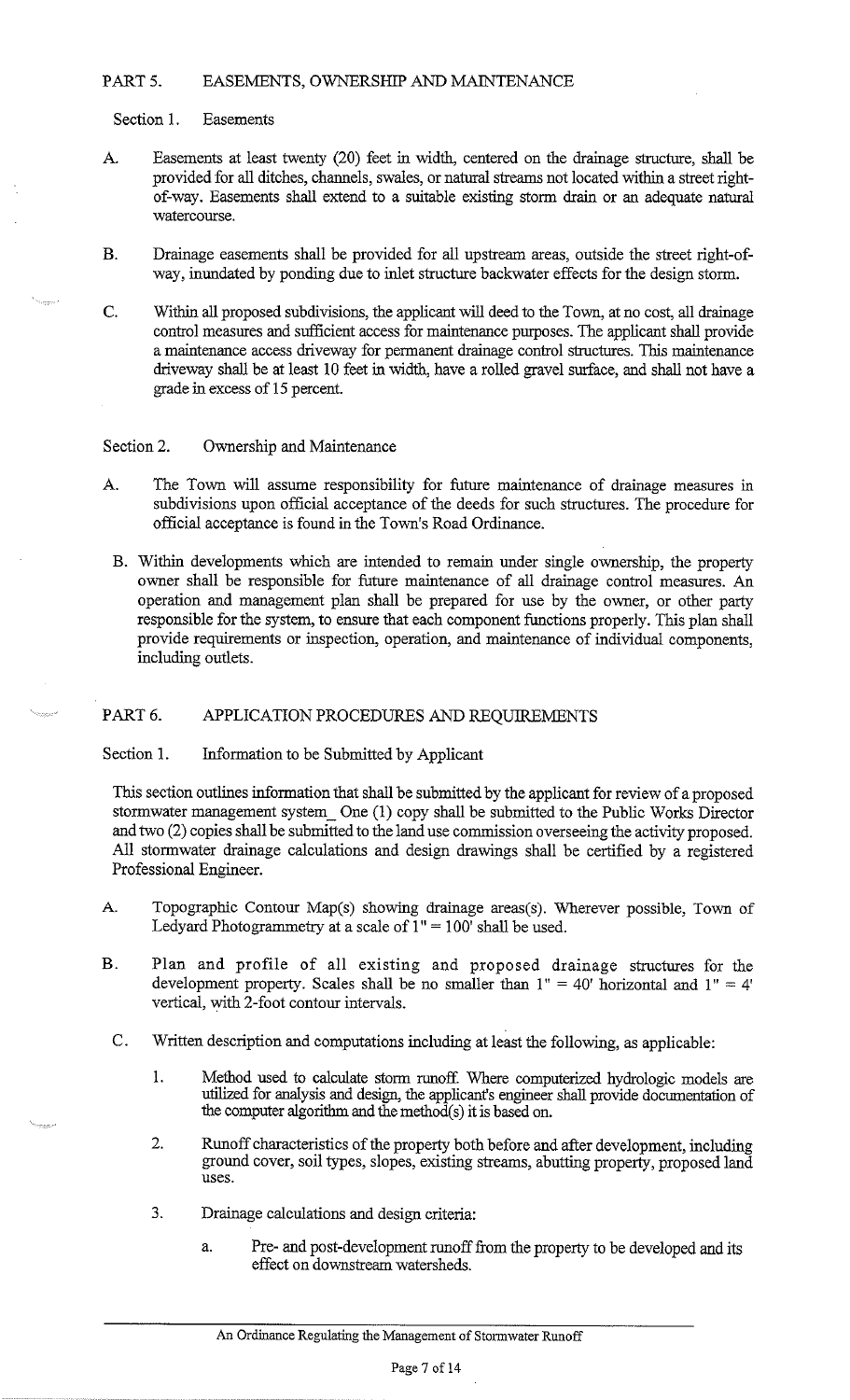- b. Gutter flow analysis.
- c. Storm sewer system design and summary sheet:
	- (1) Maximum velocity and quantity at point or points of discharge.<br>
	(2) Design of energy dissipators.<br>
	(3) Headwater depths at all inlets.
		- Design of energy dissipators.
		- Headwater depths at all inlets.
- d. For detention structures (as applicable to the method of construction):
	- (1) Detail of the outlet structures.
	- (2) Cross sections of proposed detention structure, freeboard, cross sections with slopes, vegetative cover.
	- (3) Inflow and outflow hydrographs for detention area.
	- (4) Maximum storage volume and volume as a percentage of the design storm runoff
	- (5) Design of spillway or other measures for the release of excess flows beyond that of the design capacity of the structure.
	- (6) Flood routing of all runoff greater than the design capacity of the detention facility.
	- (7) Time which is required for the facility to drain completely (98% of storage volume).
	- (8) Materials used in construction of the facility.
	- (9) Methods employed to avoid clogging the discharge mechanism.
	- (10) Safety measures, including fencing, trash racks, location, etc.
	- (11) Proposed landscaping and vegetative measures used to stabilize slopes and bottom surfaces, and for aesthetic purposes.

## Section 2. Public Works Director Review and Approval

The Public Works Director shall respond in writing to the proposal within 30 days from the date of application submission. The report of the Public Works Director shall be forwarded to the appropriate land use commission with a recommendation for approval, approval with conditions, or disapproval. Proposals should be submitted to the Public Works Director prior to or simultaneously with required submissions to the appropriate commission(s).

Section 3. Performance Security

- A. The appropriate land use commission may require the posting of a band or other acceptable security to assure the proper construction and functioning of all proposed drainage control measures. Such security shall be pasted by the applicant with the Town Treasurer prior to initiation of any construction. The amount of security shall cover the completion of all work proposed by the applicant, including sufficient sediment and erosion control measures.
- B. The appropriate commission may, upon written notification to the Town Treasurer, order the release in whole or in part of the security required by this Ordinance

#### Section 4. Inland Wetlands Permit

When drainage structures and/or discharges are proposed within or adjacent to wetlands or watercourses, the applicant shall refer the proposed activity to the Inland Wetlands and Watercourses Commission for classification and determination as to need for a permit, pursuant to Connecticut General Statutes, Sections 22a-36 to 22a-45, as amended. If a permit is required, it shall be obtained prior to final approval of an application by the Planning and/or Zoning Commissions, and before any work or activity can be initiated.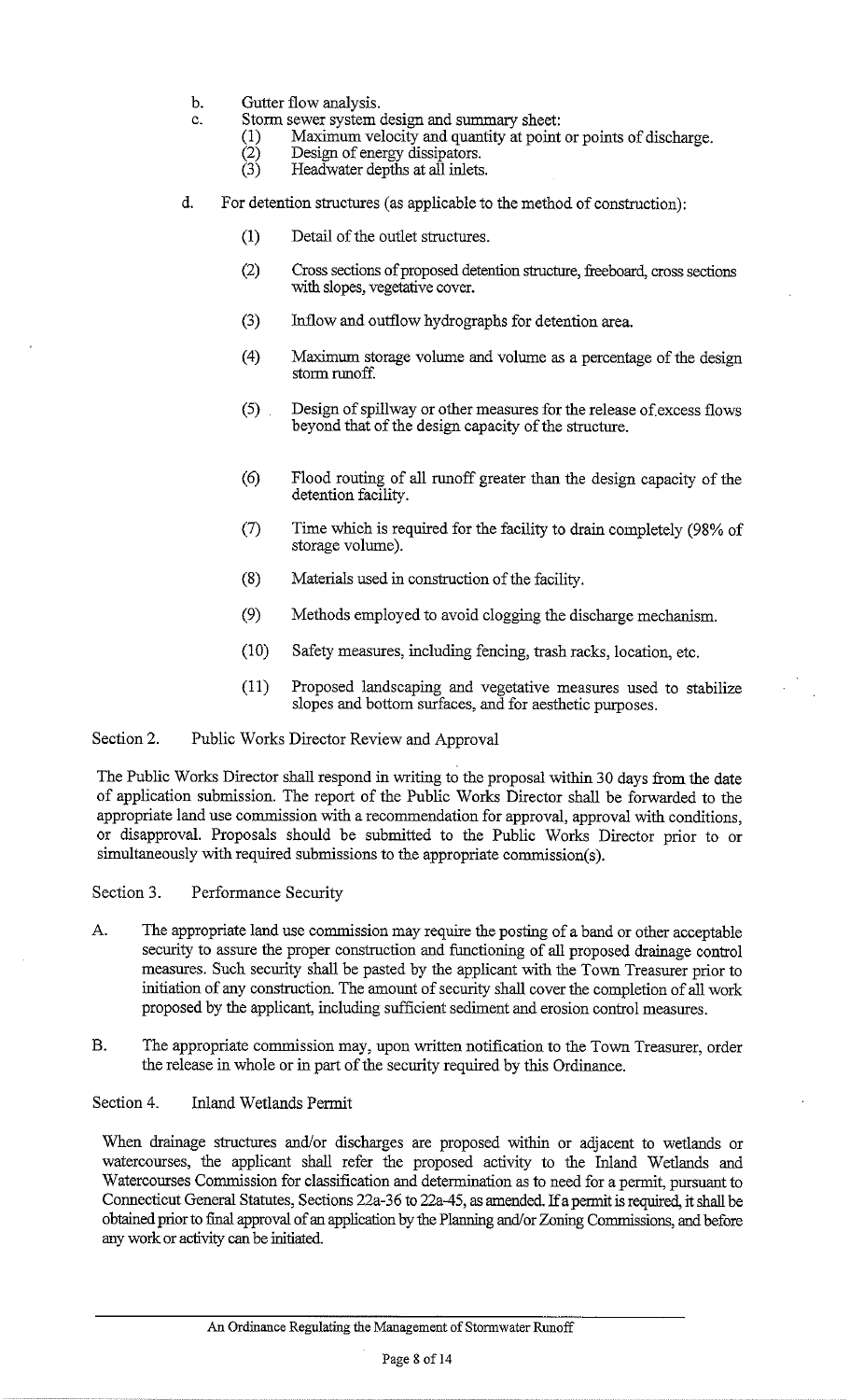#### PART 7. SEVERABILITY / EFFECTIVE DATE

Section 1. Severability

If any provision of this Ordinance shall be held invalid by a court having competent jurisdiction, such invalidity shall not affect any of the other provisions of this Ordinance that can be given effect without the invalid provision and for this purpose the provisions of this Ordinance are hereby declared severable.

Section 2. **Effective Date** 

Adopted: February 22, 1995

Effective Date: March 1, 1995

Renumbered by the Ledyard Town Council on: September 25, 2019

 $(0,00000,0)$ Fred B. Allyn, III, Mayor atuvcra Patricia A. Riley, Town Cle

Revisions: Ordinance #44 "Ordinance Regulating the Management of Stormwater Runoff" Adopted: October 26, 1988; Ordinance #44 "An Ordinance Regulating the Management of Stormwater Runoff" Adopted: February 22, 1995.

History: The Twenty-fourth Town Council (2017- 2019) Ordinance Update Initiative: Renumbered Ordinance #44 "An Ordinance Regulating the Management of Stormwater Runoff" to Ordinance  $#300-016$ .

2019: Reformatted document. No substantive changes were made to the ordinance.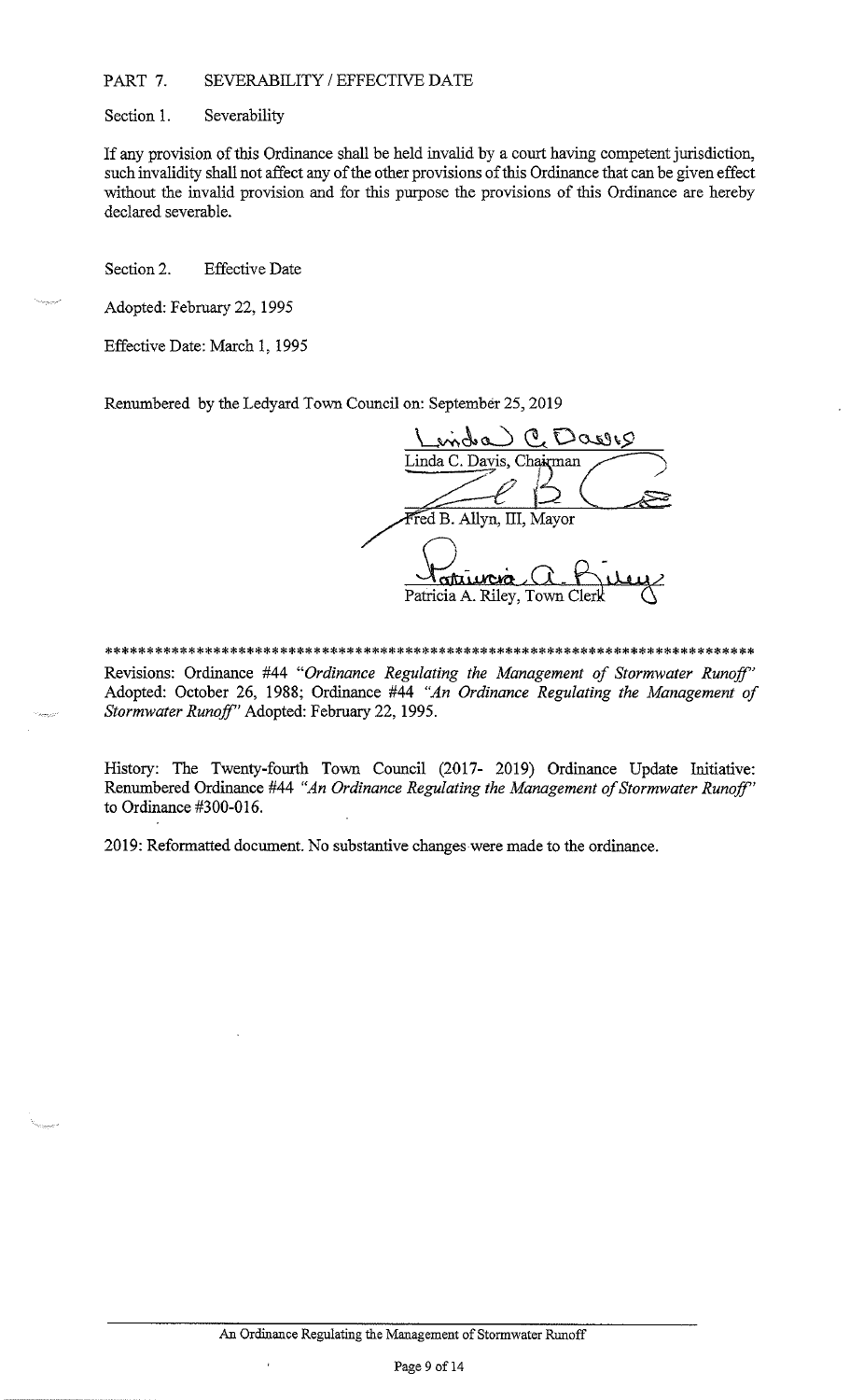Appendix

t)<br>E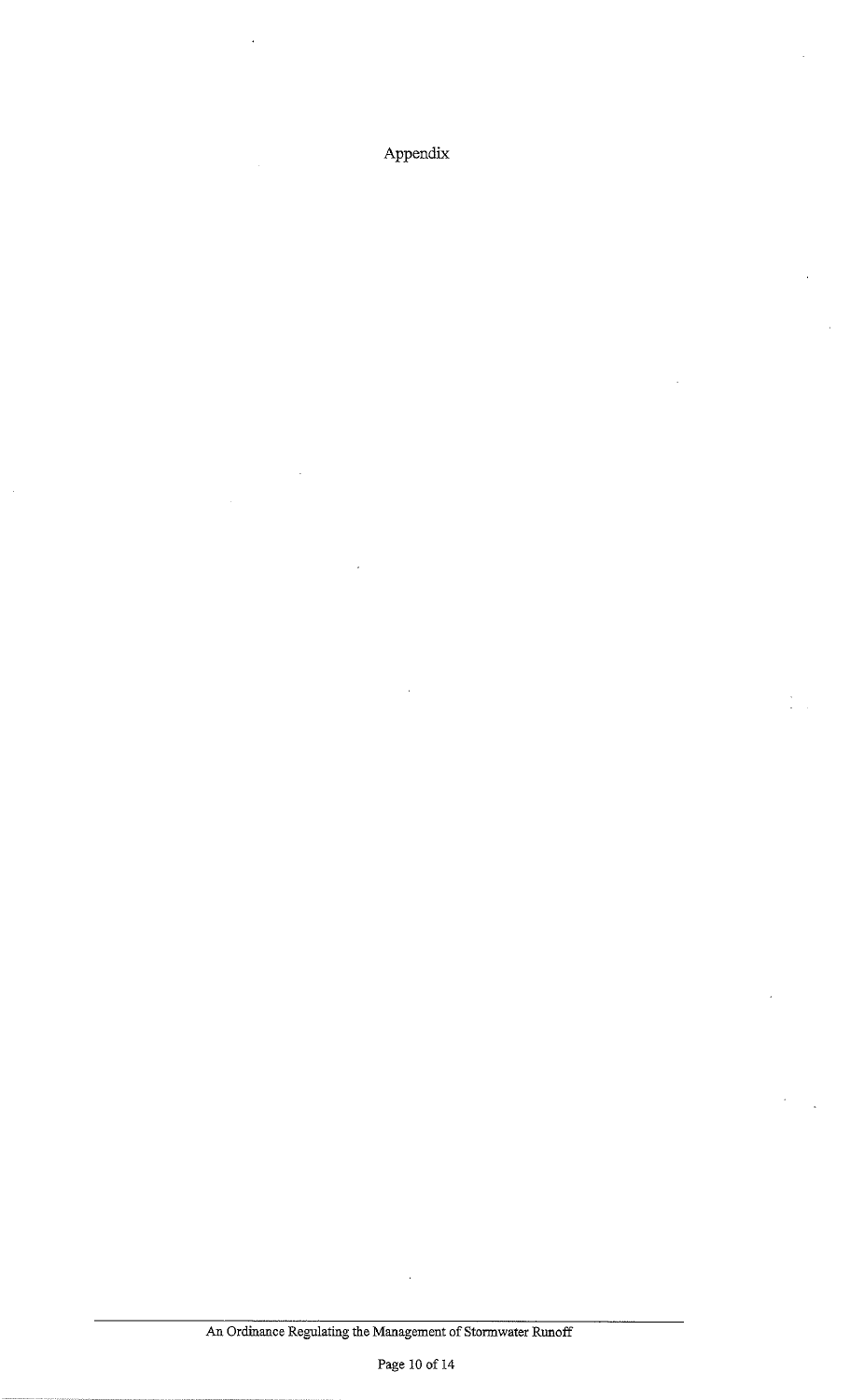#### NEW HAVEN, CONNECTICUT 1905-1951





Rainfall Frequency-Duration-Intensity Chart Figure 1: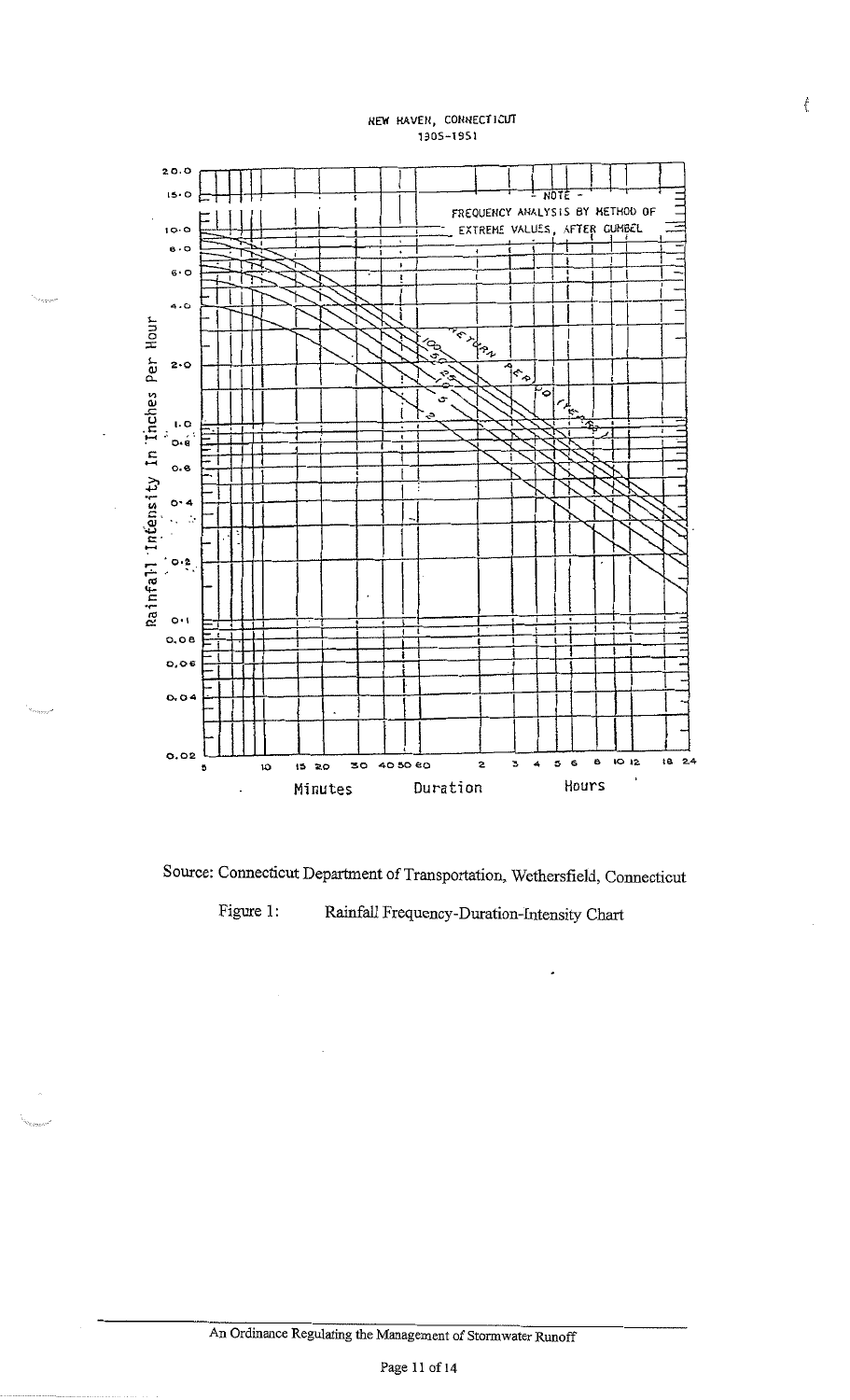

Design-Data Book for Civil Engineers,<br>Elwyn E. Seelye, 3rd Edition Source:

Overland Flow Time of Concentration Figure 2: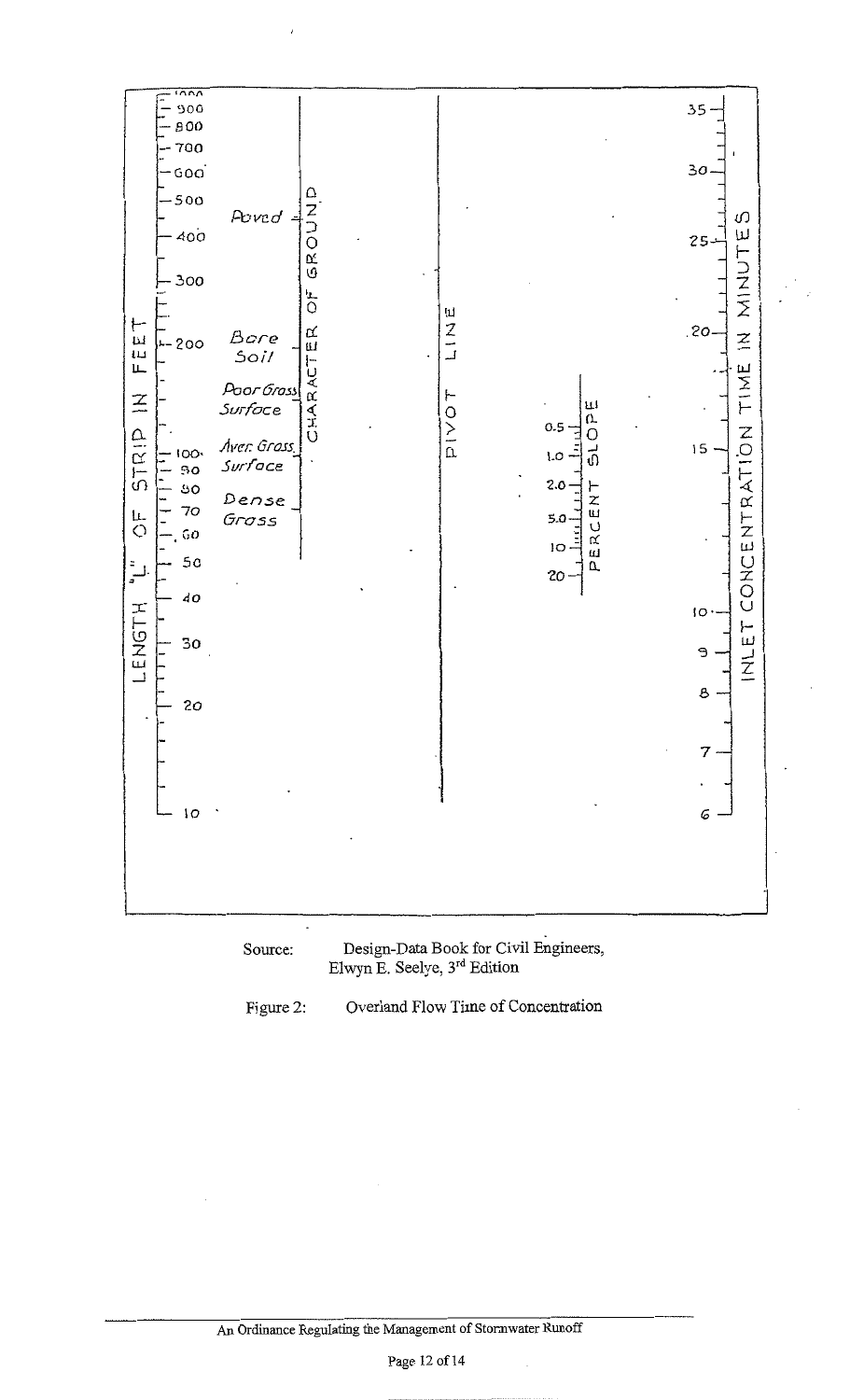

Figure 3:

Storm Flow Depth at Gutter